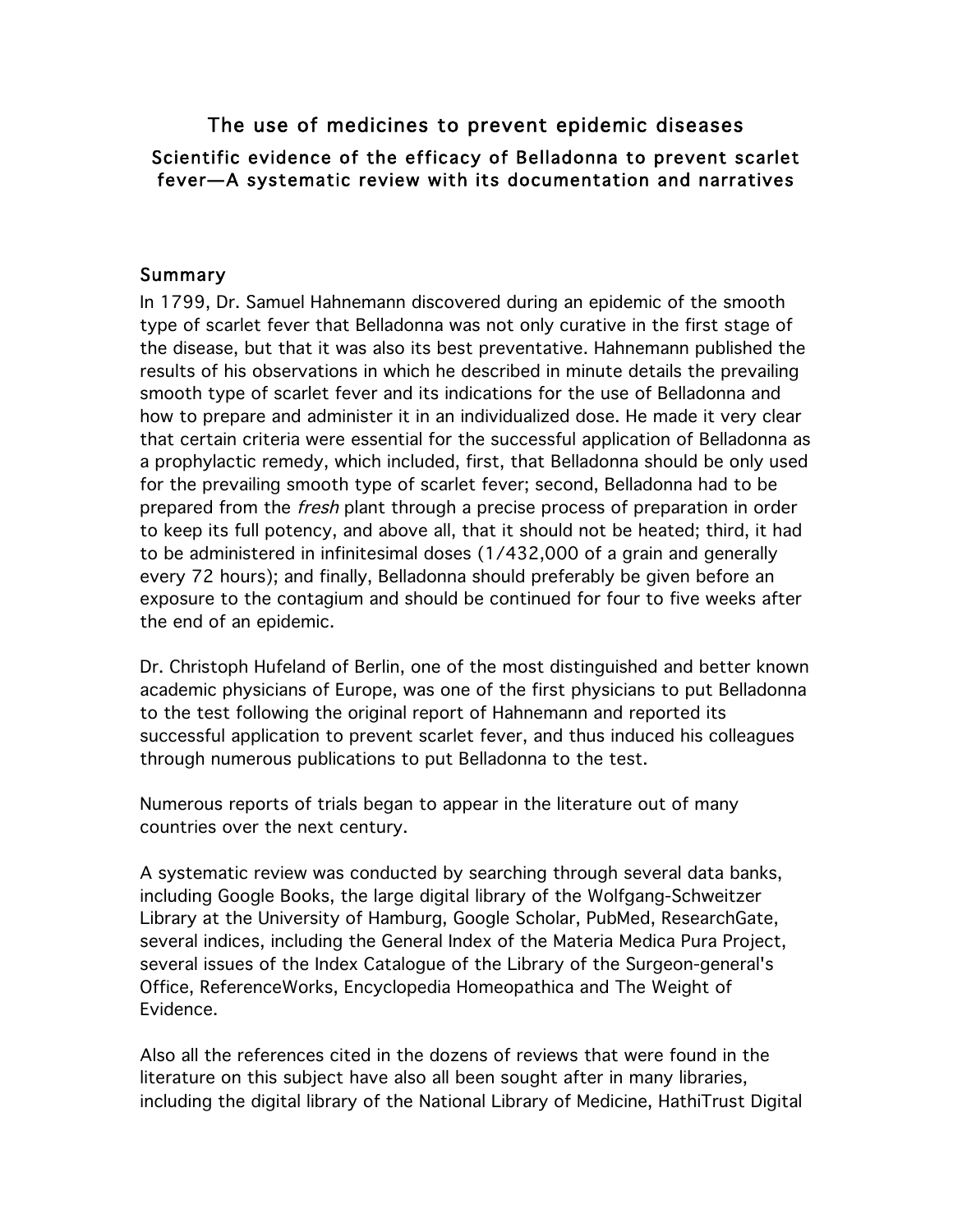Library, the Wellcome Collection, the British Library, Gallica digital library of the Bibiothèque Nationale de France, the German National Library, Gemeinsamen Bibliotheksverbund, the Österreichischen Nationalbibliothek, the Center for Research Libraries and the Internet Archive Library.

All the reports that have been found in the literature on the use of Belladonna to prevent scarlet fever have been rigorously analyzed and evaluated.

In this systematic review, 192 report series of trials have been found in the literature on the use of Belladonna to prevent scarlet fever, which makes this review by far the largest one ever conducted on the subject.

Out of these 192 report series, 155 or 81% presented trials with positive outcomes and 95 or 61% of these 155 report series presented significant findings or about 50% of the total number of report series that have been found.

Only the 95 report series with positive outcomes and significant findings have been summarized in this review. The other 60 report series with positive outcomes but *without* significant findings have only been cited.

Thirteen report series of trials with mixed and twenty-four with negative outcomes for a total of 37 report series have also been found in the literature, which is four times less than the number of report series of trials with positive outcomes (155).

All of these 37 report series of trials with negative or mixed outcomes have been reported here in order to review the type of preparation of Belladonna and the methodology used, and the type of scarlet fever epidemics in which it was administered.

It is interesting to note that *none* of the negative or mixed outcome trials described the methodology that was used and only one observer partly described the type of scarlet fever in which Belladonna was applied, which are two necessary criteria for the evaluation of the quality of a trial.

A great number of reviews of the literature have been conducted on this subject over the decades, and the great majority of the reviewers, as well as the great majority of medical authorities who pronounced themselves on the subject, found Belladonna to be an effective mean to prevent scarlet fever and recommended its use during epidemics, as it was found effective, harmless, easy to use and inexpensive. A number of governments have also recommended or even requested its physicians to administer Belladonna as a prophylactic measure during scarlet fever epidemics.